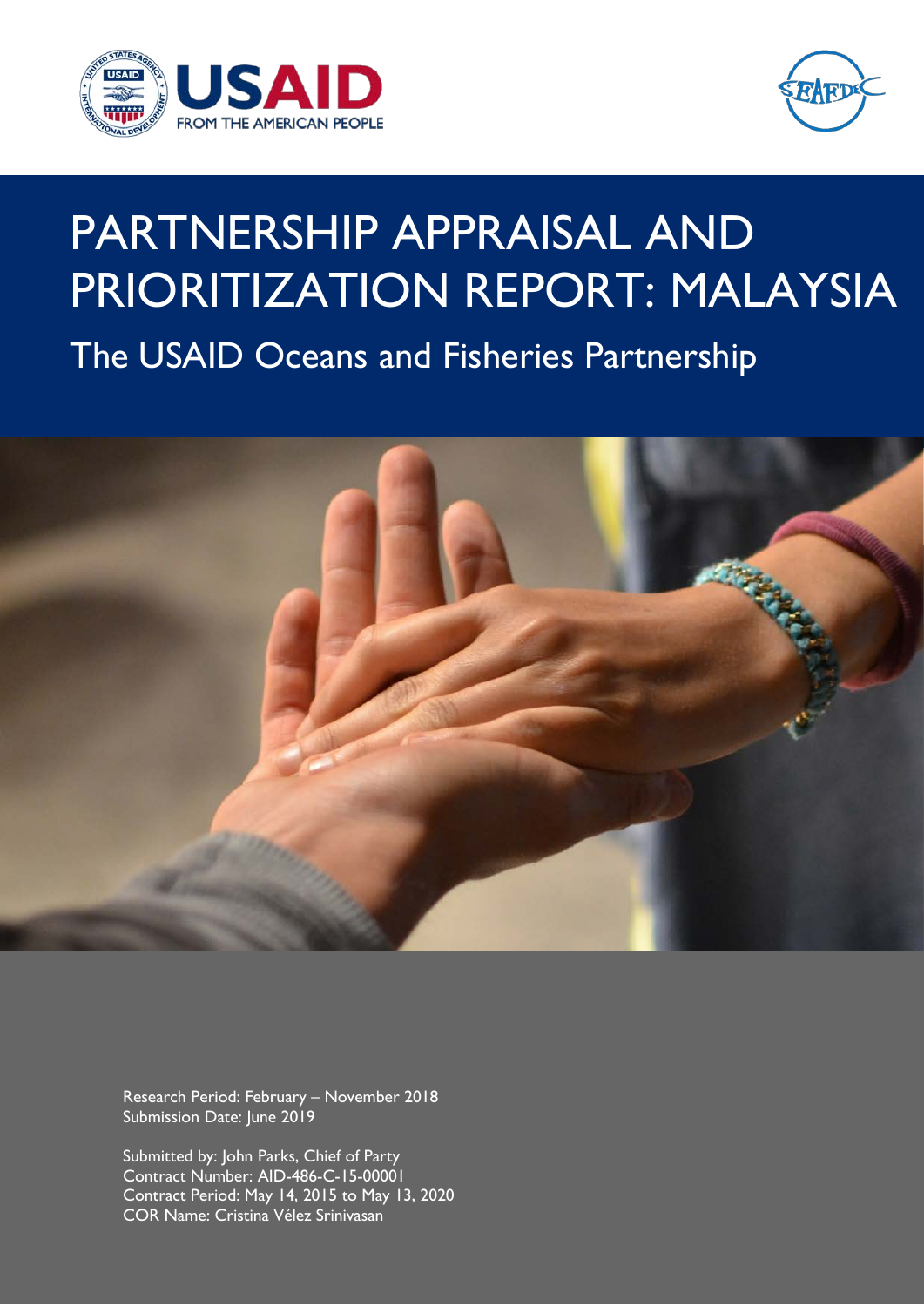This document was produced by the USAID Oceans and Fisheries Partnership (USAID Oceans) for review and approval by the United States Agency for International Development/Regional Development Mission for Asia (USAID/RDMA) funded Activity. The contents of this report do not necessarily reflect the views of USAID or the United States Government.

Tetra Tech ARD is the lead implementer for USAID Oceans, with Resonance guiding efforts to identify, engage, and develop partnerships that support project objectives with private sector and non-government stakeholders.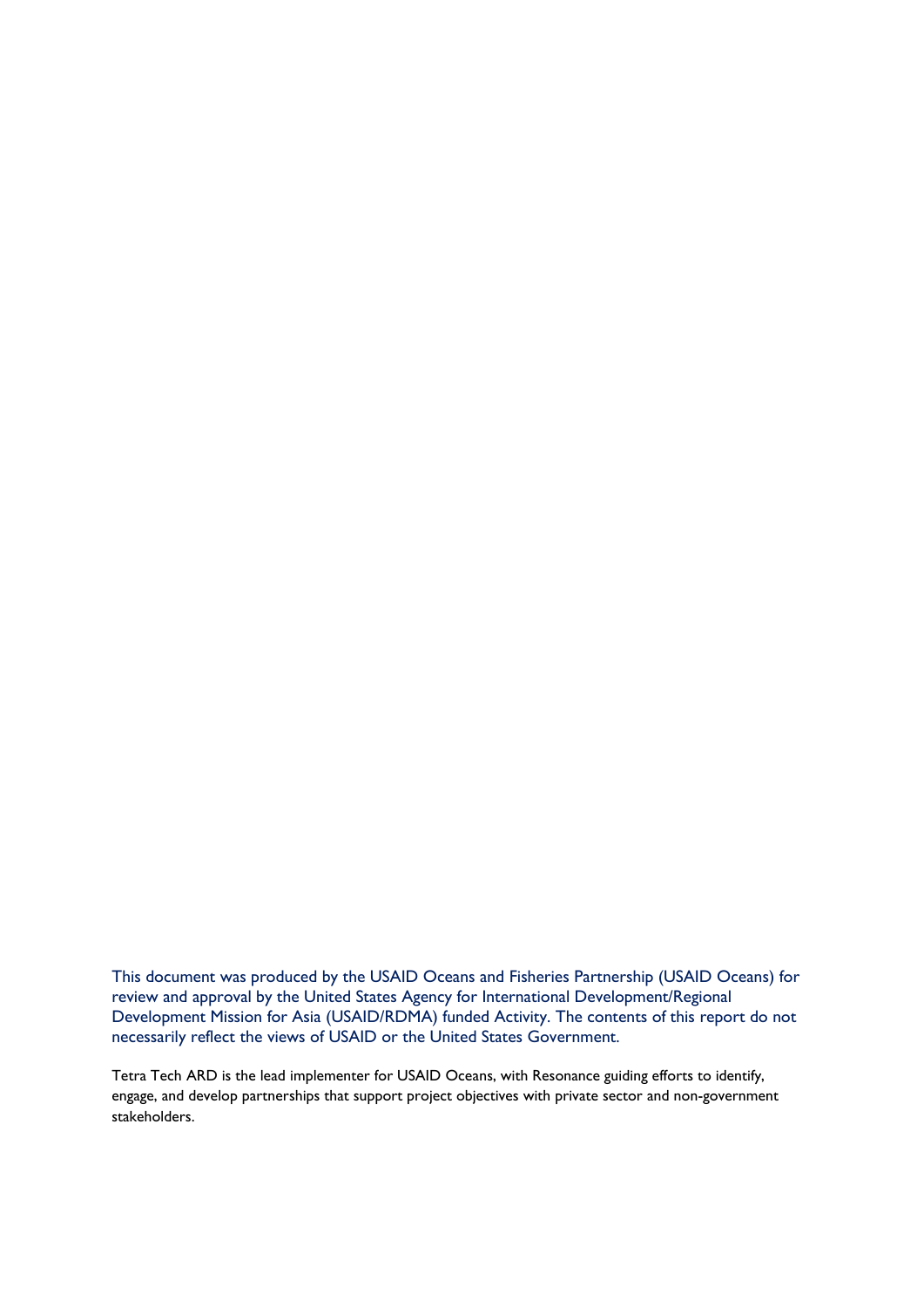# TABLE OF CONTENTS

| Ι.                                                             |                                                                          |  |
|----------------------------------------------------------------|--------------------------------------------------------------------------|--|
| $\mathbf{L}$                                                   |                                                                          |  |
| 1.2                                                            |                                                                          |  |
| 1.3                                                            |                                                                          |  |
| 2.                                                             |                                                                          |  |
| 2.1                                                            |                                                                          |  |
| 2.2                                                            |                                                                          |  |
| 2.3                                                            |                                                                          |  |
| 2.3.1                                                          |                                                                          |  |
| 2.3.2                                                          | Information and Communication Technology Providers  10                   |  |
| 2.3.3                                                          |                                                                          |  |
| 3.                                                             |                                                                          |  |
| Form partnerships to develop an eCDT system roadmap  11<br>3.1 |                                                                          |  |
| Develop public-private partnerships to pilot eACDS  12<br>3.2  |                                                                          |  |
| 3.3                                                            | Develop partnership platform to support eCDT and fisheries management 12 |  |
|                                                                |                                                                          |  |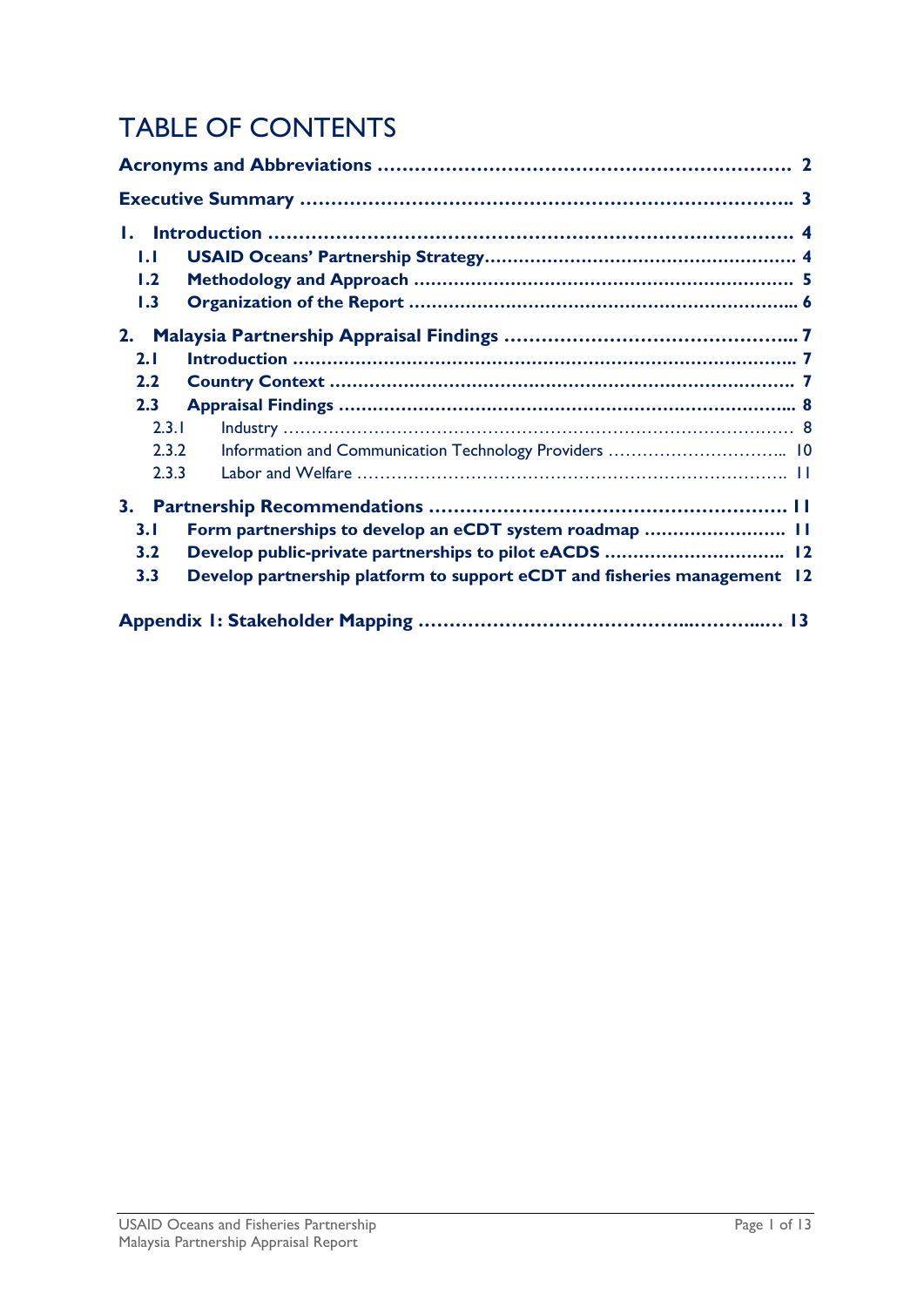### <span id="page-3-0"></span>ACRONYMS AND ABBREVIATIONS

| <b>ACDS</b>         | <b>ASEAN Catch Documentation Scheme</b>                                    |
|---------------------|----------------------------------------------------------------------------|
| <b>ASEAN</b>        | Association of Southeast Asian Nations                                     |
| <b>CDT</b>          | <b>Catch Documentation and Traceability</b>                                |
| <b>CTI-CFF</b>      | Coral Triangle Initiative on Coral Reefs, Fisheries, and Food Security     |
| <b>DOF</b>          | Department of Fisheries Malaysia (DOF)                                     |
| eACDS               | Electronic ASEAN Catch Documentation Scheme                                |
| eCDT                | Electronic Catch Documentation and Traceability                            |
| EU                  | European Union                                                             |
| <b>ICT</b>          | Information and Communications Technology                                  |
| <b>IUU</b>          | Illegal, Unreported and Unregulated                                        |
| <b>LKIM</b>         | Malaysian Fisheries Development Authorities                                |
| <b>MAMPU</b>        | The Malaysian Administrative Modernization and Management Planning Unit    |
| <b>MAQIS</b>        | Malaysian Quarantine and Inspection Services.                              |
| <b>NGO</b>          | Non-Governmental Organization                                              |
| <b>PPP</b>          | <b>Public Private Partnership</b>                                          |
| <b>SEAFDEC</b>      | Southeast Asian Fisheries Development Center                               |
| <b>SIMP</b>         | United States Seafood Import Monitoring Program                            |
| <b>USAID</b>        | U.S. Agency for International Development                                  |
| <b>USAID Oceans</b> | U.S. Agency for International Development Oceans and Fisheries Partnership |
|                     |                                                                            |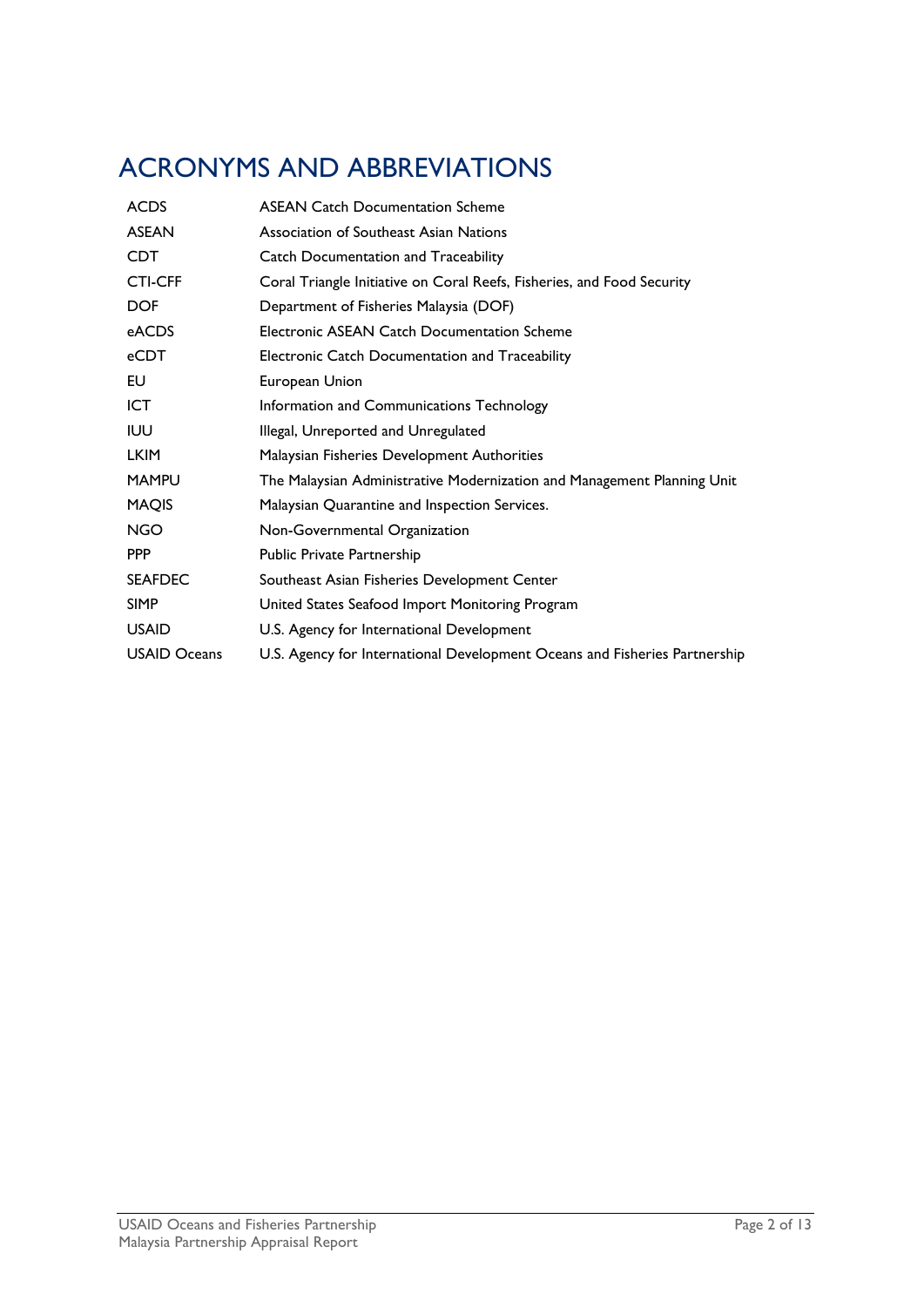### <span id="page-4-0"></span>EXECUTIVE SUMMARY

The U.S. Agency for International Development Oceans and Fisheries Partnership (USAID Oceans) is a fiveyear activity, working in partnership with the Southeast Asian Fisheries Development Center (SEAFDEC), the Coral Reefs, Fisheries, and Food Security (CTI-CFF), and a wide range of public and private sector partners at regional, national, and local levels. USAID Oceans combats illegal, unreported, and unregulated (IUU) fishing and conserves marine biodiversity in the Asia-Pacific region through support for the design, development, and implementation of electronic catch documentation and traceability (eCDT) systems. The program works across Southeast Asia with ASEAN member countries, with two learning sites in General Santos, Philippines and Bitung, Indonesia. Since the program's launch, USAID Oceans has worked across ASEAN member countries to support enhanced traceability efforts, and in 2017 and 2018 engaged heavily with Expansion Site Countries, including Malaysia, to complete catch documentation and traceability (CDT) analyses and partnership appraisals.

To improve transparency in the seafood supply chain and ensure the successful implementation of eCDT systems, USAID Oceans engages a variety of fisheries stakeholders, including governments, intergovernmental organizations, seafood industry associations, technology companies, fisher groups, and non-governmental organizations (NGOs) as partners in eCDT system design, testing, and implementation. USAID Oceans develops and implements partnerships to enhance industry support and participation, leverage public and private sector resources in support of system implementation and deploy cutting edge innovation to improve connectivity and data collection. USAID Oceans also works with its partners to build their capacity in executing public and private partnerships (PPPs).

Drawing on the program's expertise and experience in developing effective PPPs, in 2018, USAID Oceans engaged with the government of Malaysia to conduct a Partnership Appraisal to identify high-value partnership opportunities, which is linked to a complementary CDT Gap Analysis Report. USAID Oceans' Partnership Appraisals are conducted through a multi-step process, including desk research, field interviews, and participatory work sessions designed to uncover opportunities for public-private collaboration. During the process, USAID Oceans' PPP and CDT teams worked together closely to engage buyers, seafood companies, and organizations working on seafood traceability to identify their interests, challenges, opportunities for collaboration, and to design an eCDT roadmap that supports eCDT system design and implementation. This report summarizes the main findings of the Malaysia Partnership Appraisal, as well as recommendations for next steps to develop partnerships that will support eCDT implementation.

Across its Expansion Site Countries, the program has found that seafood supply chains are commonly complex and fragmented, using paper-based catch documentation and certification systems as the predominate tool for traceability. With the increasing pressure on the fisheries export industry, particularly by EU regulations and the U.S. Seafood Import Monitoring Program (SIMP), fisheries authorities and seafood industries across the Southeast Asia have noted their recognition of the importance of improving CDT protocols by moving from paper-based to digital systems, as well as the value of leveraging partnerships opportunities to facilitate eCDT system design and implementation.

USAID Oceans' research in Malaysia uncovered many opportunities to leverage current system strengths, as well as identified numerous technical, financial, economic, and psychological barriers that highlight the need to demonstrate the business case and added value of eCDT systems, for both government and the private sector. This Partnership Appraisal Report identifies recommended approaches to identify and engage with a range of key organizations, customized for Malaysia's specific country systems and contexts. USAID Oceans is pleased to continue its role as a technical advisor in order to support effective government-led partnerships, where partner roles and responsibilities are clearly stated under a legal framework that can create the conditions required for a sustainable eCDT system and an improved seafood supply chain.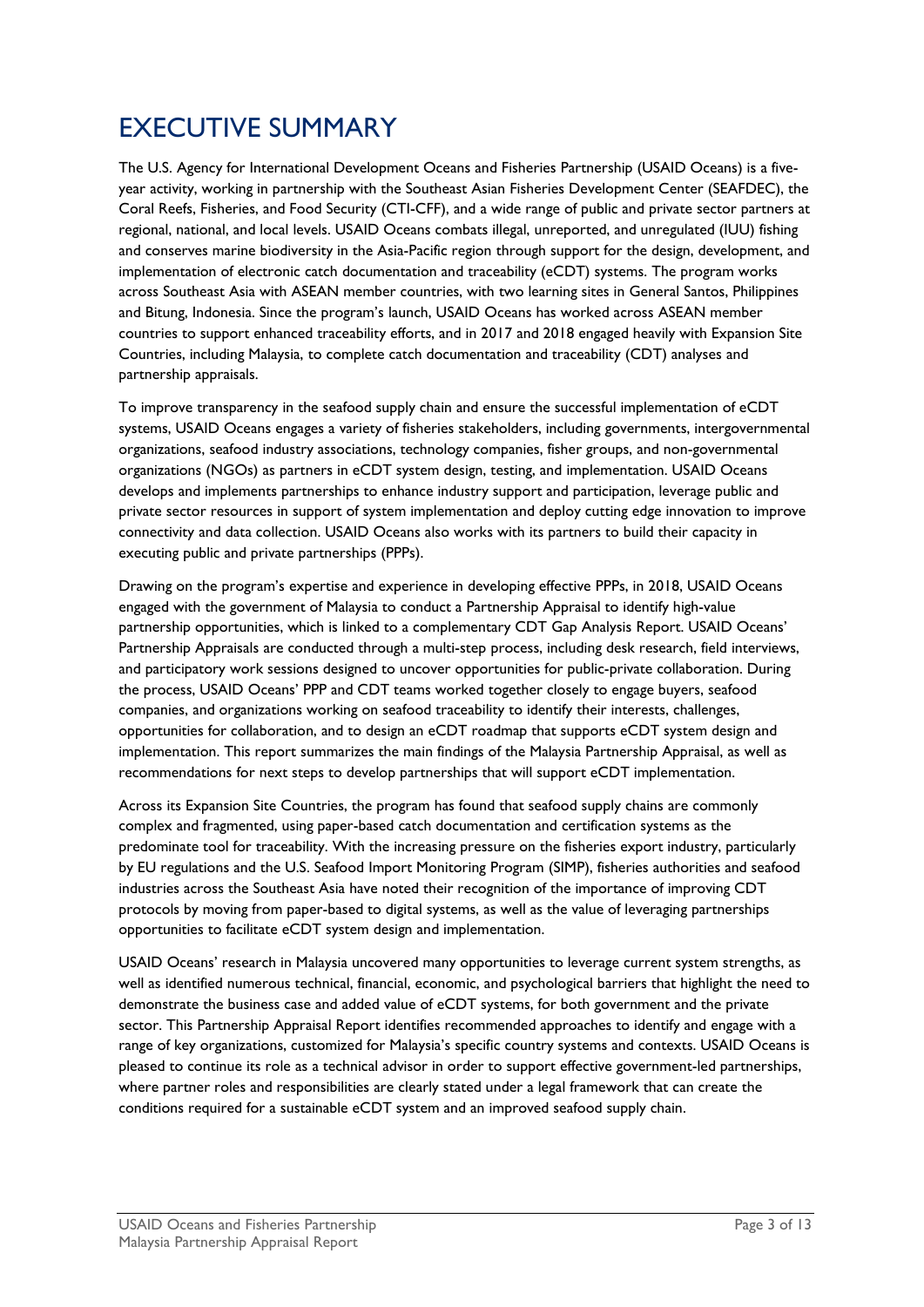### <span id="page-5-0"></span>1. INTRODUCTION

The U.S. Agency for International Development Oceans and Fisheries Partnership (USAID Oceans) is a fiveyear activity, working in partnership with the Southeast Asian Fisheries Development Center (SEAFDEC), the Coral Reefs, Fisheries, and Food Security (CTI-CFF), and a wide range of public and private sector partners at regional, national, and local levels. USAID Oceans combats illegal, unreported, and unregulated (IUU) fishing and conserves marine biodiversity in the Asia-Pacific region through support for the design, development, and implementation of electronic catch documentation and traceability (eCDT) systems. The program works across Southeast Asia with ASEAN member countries, with two learning sites in General Santos, Philippines and Bitung, Indonesia. Since the program's launch, USAID Oceans has worked across ASEAN member countries to support enhanced traceability efforts, and in 2018 engaged heavily with public and private sector partners in Malaysia to complete a catch documentation and traceability (CDT) analysis and partnership appraisal.

The following report proposes different pathways that can be taken to build dynamic partnerships, as well as identifies some key organizations that could play positive roles in system development. In the context of the fishing industry, government-led partnerships require a step-by-step approach to first engage all internal government agencies, to agree on common objectives, roles and responsibilities, resources allocations, and a timeline. Such engagement can take the form of a dedicated CDT task force with representatives from all relevant agencies, a clearly defined organization, specific capacities, budget, and planning. Then, taking a leading role, the relevant fisheries authority – or CDT task force – may identify and engage external public and private partners based on their contribution and interest to test the usability and scalability of a CDT system. Such engagement may require a government agency to use both its authoritative power and specific incentives to promote CDT and motivate engagement.

In other circumstances, a model where there is a close collaboration and co-investments between the public and private sector could also be a viable option that requires less resources from the public sector. The eCDT system will then be co-financed and managed by private companies while relevant government agencies would be systems users for data collection and the validation process. This option also requires less resources for the government to promote adoption since the industry 'First Movers' will voluntarily adopt the system.

Regardless of the partnership model, throughout the process of developing and implementing an eCDT system, continuous stakeholder engagement is vital. Government and industry association play a key role in marketing and promoting the eCDT system as a way to increase seafood industry competitiveness, products' quality and safety, and ultimately create new market opportunities. The scalability and sustainability of the eCDT relies heavily on continuous support and commitment from both the public and private sector.

### <span id="page-5-1"></span>1.1 USAID Oceans' Partnership Strategy

To improve transparency in the seafood supply chain and ensure the successful implementation of eCDT systems, USAID Oceans engages a variety of fisheries stakeholders, including governments, intergovernmental organizations, seafood industry associations, technology companies, fisher groups, and non-governmental organizations (NGOs) as partners in eCDT system design, testing, and implementation. USAID Oceans develops and implements partnerships to: enhance industry support and participation, leverage public and private sector resources in support of system implementation and deploy cutting edge innovation to improve connectivity and data collection. USAID Oceans also works with its partners to build their capacity in executing public and private partnerships (PPPs).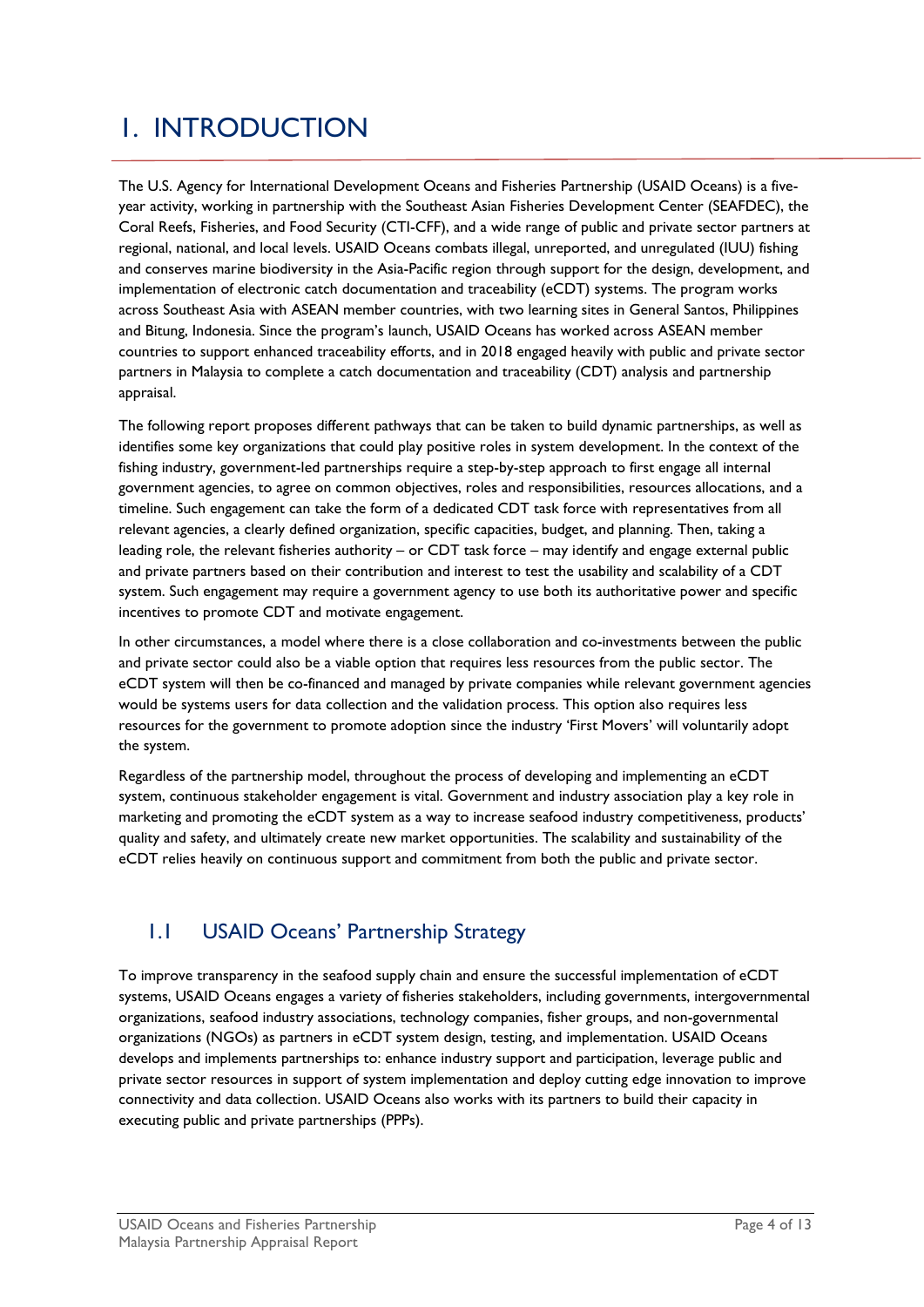USAID Oceans' partnerships have been formed with governments, regional institutions, and the private sector aim to achieve the following objectives, and encourages its partners to develop their own partnerships that meet these criteria:

- **Industry Support and Participation**. USAID Oceans develops strategic, market-driven partnerships that capitalize on industry technical expertise, market position, and capacity to engage national and local government counterparts. Developing partnerships in the seafood industry has anchored USAID Oceans-supported eCDT systems within the seafood industry's regional and international realities, while bolstering system scalability and sustainability. Engaging buyers, industry, and non-governmental organizations (NGOs) is essential to motivating suppliers to adopt and scale eCDT and establishes a forum for common industry dialogue on traceability standards and requirements.
- **Long-Term Sustainability**. USAID Oceans engages development organizations, foundations, and other partners to leverage public and private sector funding that can further investments into traceability initiatives. Banks, impact investors, and other financial institutions are ideal candidates for providing sustainable investment and financing mechanisms to address cost barriers and support wider system adoption.
- **Deployment of Cutting-Edge Technology**. USAID Oceans partners with technology providers to harness the latest communication technologies and traceability innovations to ensure the eCDT systems is supports are developed and implemented with the best available connectivity, data capture, and transmission capabilities.
- **Capacity Building**. USAID Oceans strongly believes that robust partnerships are a critical foundation for any eCDT project and thus engages national fisheries agencies to build their capacities in developing partnership strategies, identifying high-value partnerships, and executing partnership agreements to further national and local objectives.

USAID Oceans has focused on identifying partners to support eCDT system design and architectural development; developing market-driven partnerships in its learning sites and along the value chains to key markets; and developing partnerships with key 'Information and Communications Technology' (ICT) companies with proven technology and applications that enable cost-effective "first mile" data collection at-sea and in landing sites. USAID Oceans continues to expand its market/buyer partnerships and ICT partnerships to establish end-to-end digital traceability in its learning sites in Indonesia and the Philippines.





#### <span id="page-6-0"></span>1.2 Methodology and Approach

Partnership Appraisals identify high-value partnership opportunities and provide recommendations to support a government-led implementation of eCDT systems in a specified country. To complete this Partnership Appraisal, close coordination was required between USAID Oceans' PPP and CDT teams, under the authority of the Malaysia Department of Fisheries.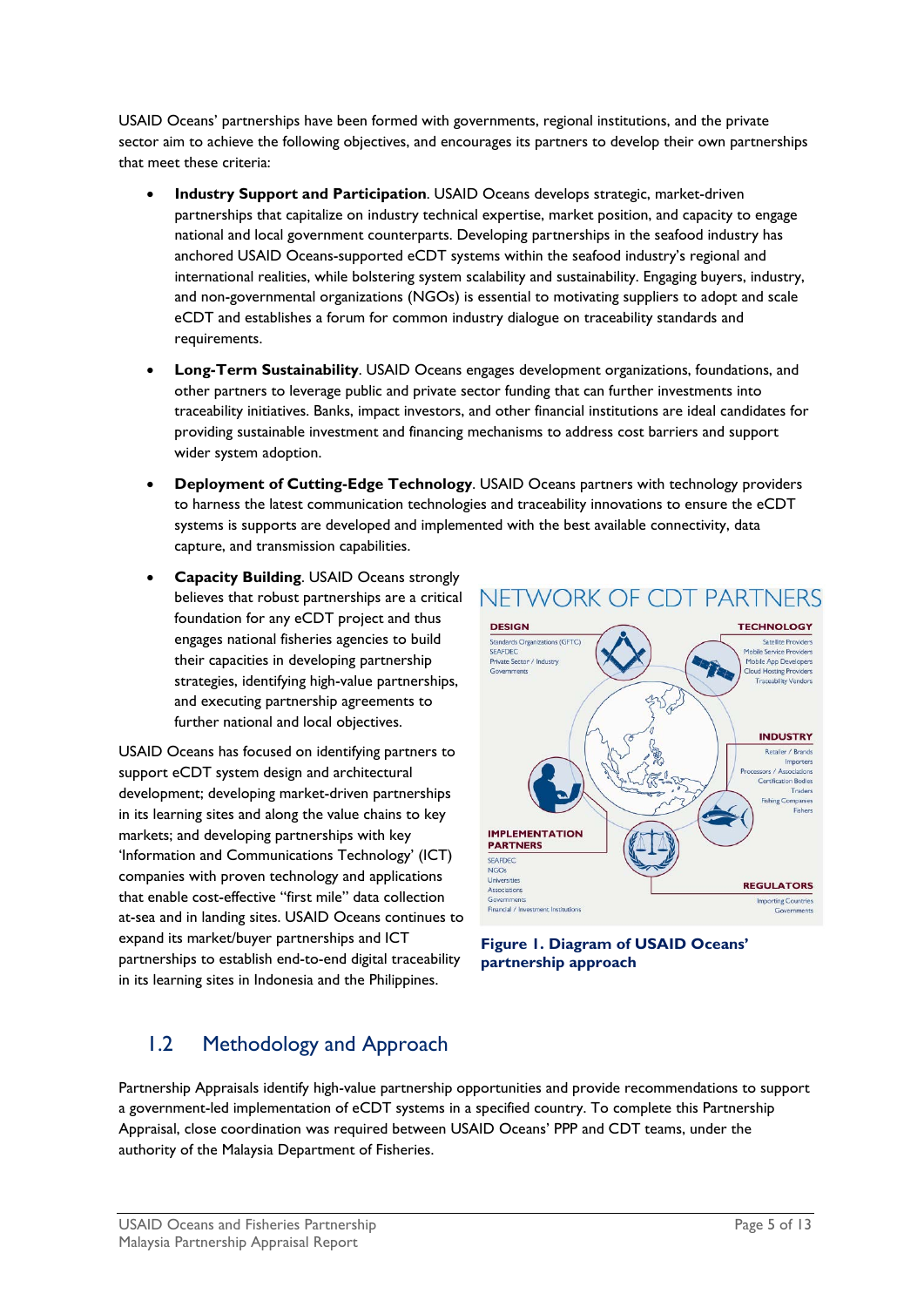The Appraisal was implemented in the following three key stages:

- 1. **Desk research and stakeholder mapping** to create a list of relevant companies and organizations;
- 2. **Fieldwork** to interview priority companies and organizations; and
- 3. **Validation workshop** to refine and finalize the initial findings and partnership concepts from the Partnership Appraisal and CDT Gap Assessment and secure commitments from relevant ministries.

USAID Oceans' Partnership Appraisals focus on the identification of key stakeholders to participate in eCDT system design and testing, and as such engaged the following key stakeholder groups:

- **Governmental agencies** involved in the seafood supply chain, including fisheries, rural development, trade and industry, customs, and coast guard agencies to facilitate interoperability between current and existing systems and validation processes;
- **Industry stakeholders** with interests in exporting to the EU and US markets, including fishermen, vessel owners, processing companies, buyers, exporters, and industry associations;
- **Information and communication technology companies**, such as mobile and satellite telecommunication service providers, smart devices suppliers, and data analytics services, to provide the technical foundation for digital data collection and validation; and
- **Conservation and non-profit organizations**, including NGOs and international aid agencies, who are already involved in fisheries management and transparency programs, to build on their connection and valuable experience in engaging diverse stakeholders around traceability.

Following eCDT system design, development, implementation, and testing, USAID Oceans encourages its partners to scale eCDT systems at a national level—and beyond. As such, in consideration of longer term goals to bring eCDT systems to scale, strategic approaches need to be developed to both extend the number of stakeholders involved with the eCDT system and to develop new engagement opportunities. As such, USAID Oceans' held discussions with Appraisal participants to develop a strategy for:

- **Engaging additional associated stakeholders related to the seafood industry**, such as financial institutions and insurance companies, who can provide the significant incentives for an eCDT system implementation and scale;
- **Developing specific incentives for companies using the eCDT system with specific rewards** (i.e., easier licensing and certificate approval and renewal, subsidies for small scale, etc.) to ensure industry commitments and embed eCDT system in their day-to-day process; and
- **Developing a marketing strategy** in concert with other departments and industry associations to promote the eCDT systems in terms of seafood industry competitiveness, product quality, and safety that could create new market opportunities.

#### <span id="page-7-0"></span>1.3 Organization of the Report

This report presents USAID Oceans' Partnership Appraisals findings through four key sections: (i) an introduction to the country's partnership with USAID Oceans; (ii) background on Malaysia's fisheries sector and context for the partnership appraisal; (iii) appraisal findings; and (iv) partnership recommendations. Partnership Appraisal studies were done in parallel with CDT Gap Analyses, which can be accessed online at [www.seafdec-oceanspartnership.org/resources.](http://www.seafdec-oceanspartnership.org/resources)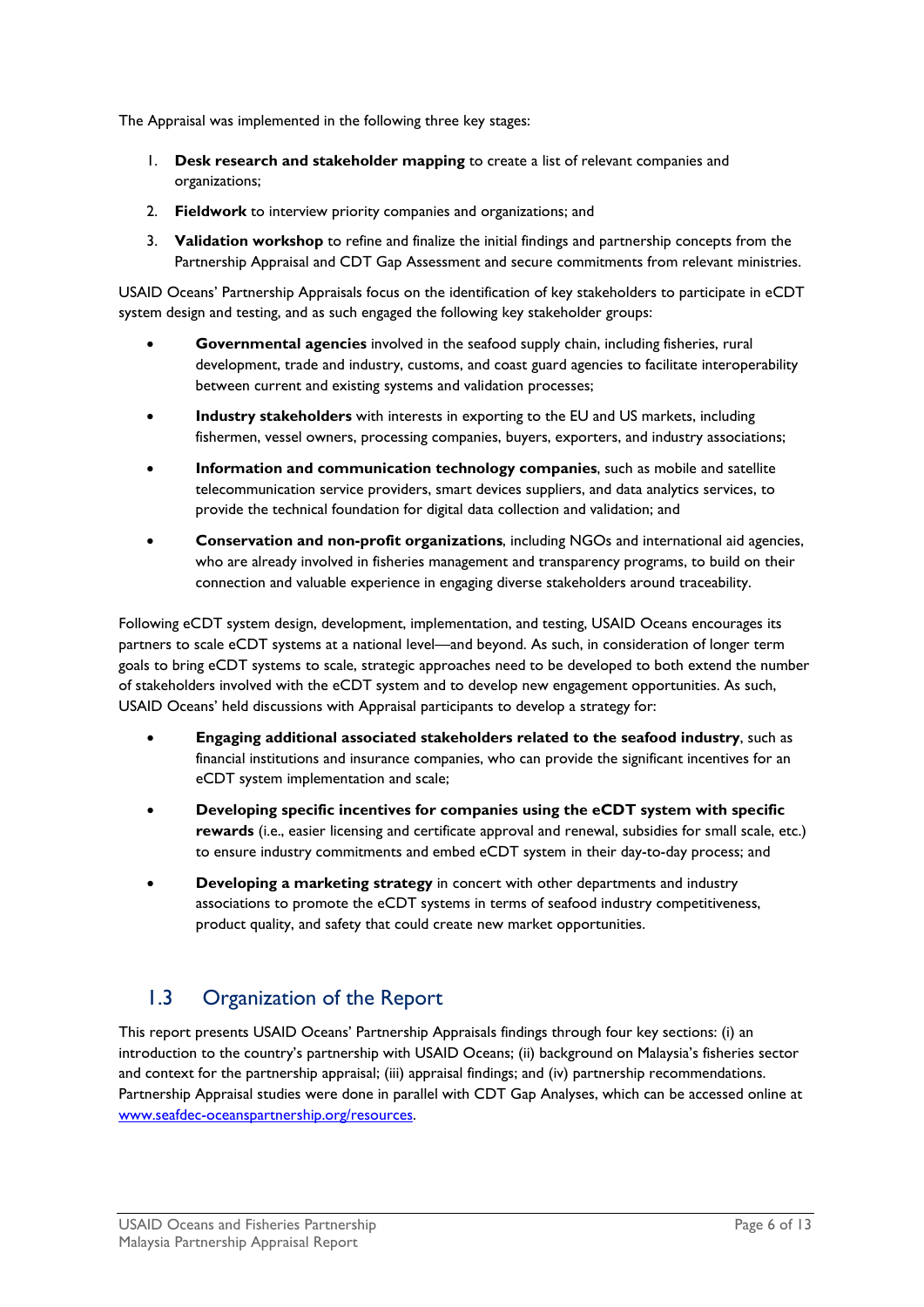## <span id="page-8-0"></span>2. MALAYSIA PARTNERSHIP APPRAISAL FINDINGS

USAID Oceans worked closely the Malaysia Department of Fisheries (DOF) to assess the readiness of Malaysia's tuna fisheries for eCDT through a CDT Gap Analysis and completed this corresponding Partnership Appraisal to identify potential partnership opportunities to support eCDT system design and implementation. The following section presents Partnership Appraisal findings and recommendations. Findings from the CDT Gap Analysis can be found online at [www.seafdec-oceanspartnership.org/resource/malaysia](https://www.seafdec-oceanspartnership.org/resource/malaysia-cdt-gap-analysis-and-partnership-appraisal/)[cdt-gap-analysis-and-partnership-appraisal/.](https://www.seafdec-oceanspartnership.org/resource/malaysia-cdt-gap-analysis-and-partnership-appraisal/) 

#### <span id="page-8-1"></span>2.1 Introduction

Under their partnership with USAID Oceans, the Malaysia DOF expressed interest in collaborating to assess its current CDT system implementation, develop a road map for implementing an eCDT system that will support the country's compliance with international market requirements, and identify strategic partnerships to support system design and implementation.

USAID Oceans completed its Malaysia Partnership Appraisal from February to November 2018, engaging over 60 stakeholders from government, civil society, and industry. From February to April, and October to November 2018, USAID Oceans visited Malaysia to conduct research for the CDT Gap Analysis and Partnership Appraisal. Under this study USAID Oceans conducted 60 interviews with industry associations, fisheries, processors, government, and port authorities to understand the specificities of the local context and gather key information and feedback on their interest/capacities to develop and implement an eCDT system. To validate and finalize the team's findings, in October 2018, USAID Oceans and DOF Malaysia organized a stakeholder validation workshop in Malaysia to consult with relevant stakeholders, refine key findings, and provide concrete input for the final assessment.

#### <span id="page-8-2"></span>2.2 Country Context

As of 2016, the DOF estimated the value of Malaysia's capture fisheries at 10.2 billion Malaysian Ringgits (RM), or USD 2.6 billion. This includes fishing activities representing 132,305 fishermen and 53,190 vessels landing close to 1.6 million metric tons of fish. Trawlers and purse seiners contribute to 75% of all capture fishing efforts in the country, with the remaining 15% from traditional fishing methods. According to the DOF, tuna represents merely 5% of the total marine catch in Malaysian waters, highlighting a multi-species industry.<sup>[1](#page-8-3)</sup> The Malacca Straits and the South China Sea are the two main fishing grounds contributing to the sector, with the remainder emanating from the Sulu and Sulawesi region, east of Sabah, Borneo.

Over the last decade, the GDP contribution of Malaysia's fisheries sector has largely stayed within the 1-2% range<sup>[2](#page-8-4)</sup>, largely owing to the nation being a net importer of fish, both from a capture fisheries and aquaculture standpoint. The sector is consistently cited as a good source of foreign exchange; however, it continues to be challenged in terms of keeping up with the growing demand for seafood in-country. Per capita consumption of fish continues to rise with growing population trends and increasing affluence. This is further compounded by a significant amount of high-value fish species such as shrimp and tuna being exported—this shortfall traditionally being addressed through the import of cheaper fish from neighboring countries like India and China.

<u>.</u>

<span id="page-8-4"></span><span id="page-8-3"></span><sup>1</sup> DOF (2014). Malaysia National Report to the Scientific Committee of the Indian Ocean Tuna Commission for 2014 <sup>2</sup> FAO (2008). Contributions of fisheries and aquaculture in the Asia and the Pacific Region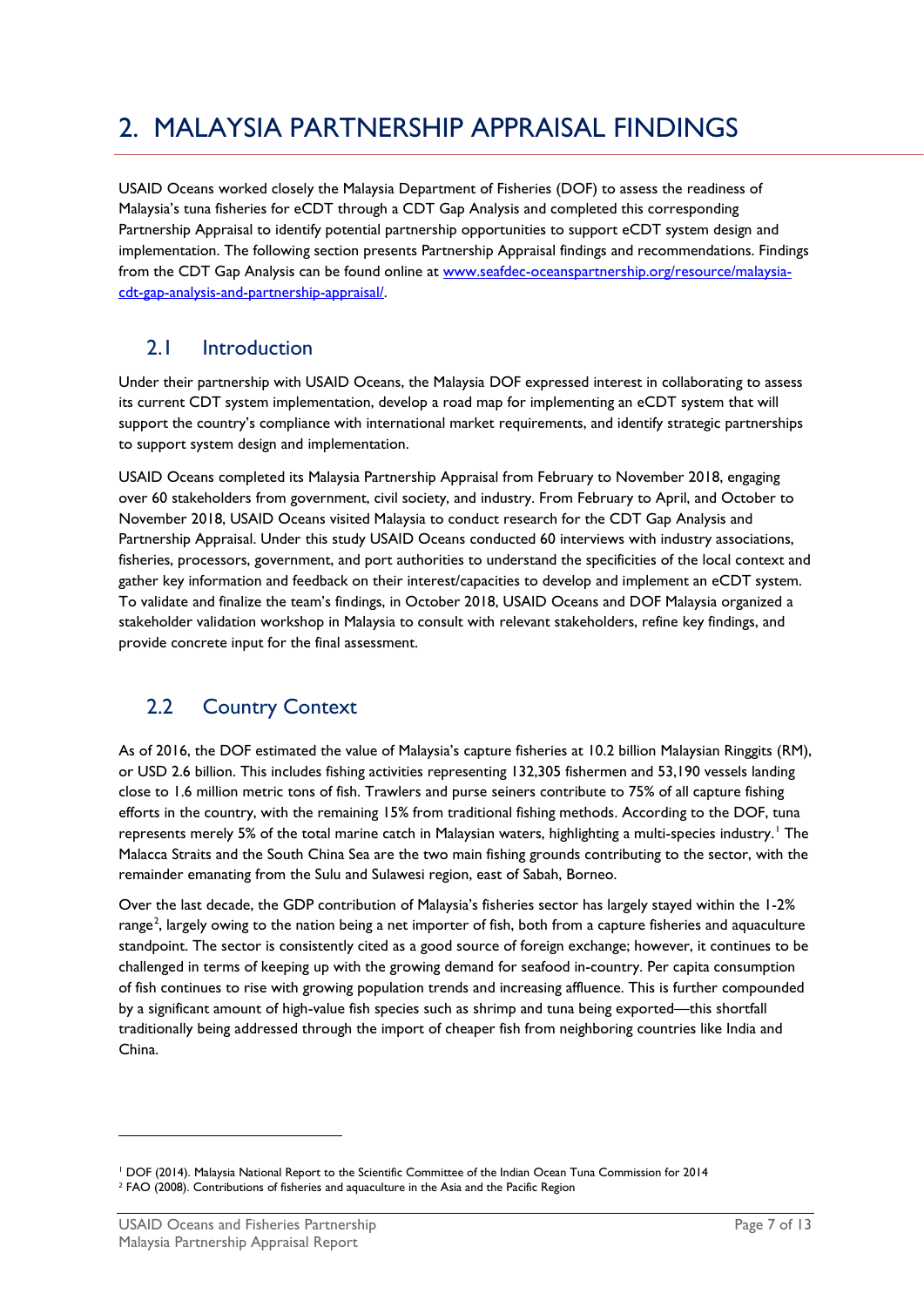Based on FAO Reports<sup>[3](#page-9-2)</sup>, Malaysia's import-export regime for its fisheries sector could be described as diverse, and unlike its neighbors in the region, not necessarily catered to the EU market. What this regime indicates, however, is Malaysia's significant dependence on several Asian countries for its seafood supplytrading partners which may or may not have robust control mechanisms for catch documentation potentially affecting Malaysia's competitiveness and compliance to regulations set or soon to be set by its top export destinations. This includes the US and Korea, which has received special mention from DOF. From a trade perspective, eCDT therefore becomes relevant as it facilitates a smoother flow of traceable seafood from its importing partners to its export destinations.

#### <span id="page-9-0"></span>2.3 Appraisal Findings

Partnership Appraisal research provided an opportunity to test private sector interest and potential engagement in eCDT initiatives to identify opportunities for high-value partnerships in Kelantan, a site identified in 2016 as a site of interest for eCDT piloting. Kelantan was identified as an area of interest following program consultations with the Malaysia DOF, local stakeholders, and program partner, SEAFDEC in 2016, wherein, Kelantan's intraregional trade relationship with Thailand was identified as a key benefit of the site over other locations—among others.

Through the Partnership Appraisal, USAID Oceans interviewed a number of companies from the capture, processing, and export industries. Several key themes emerged from those interviews, as follows.

#### 2.3.1 Industry

<span id="page-9-1"></span>Assessment interactions with the private sector indicated that industry expects government to lead partnerships with them to help navigate their participation in a CDT system and, eventually, a robust eCDT system. The prospect of implementing a fully digitized system was a cause of some excitement among some companies interviewed as it gave them the impression that something similar to the very popular dagang.net could be developed for fisheries catch documentation and could also complement their internal efforts to improve operations and IT processes. The Malaysian government is encouraged to take advantage of this window of opportunity to channel industry's enthusiasm for partnerships towards a streamlined government approach to eCDT. Partnership recommendations are included in Section 3.4.

#### **Opportunities**

<u>.</u>

As noted previously, industry generally seemed very willing to support government programs for eCDT and has already been supportive to related programs, such as ongoing compliance to the e-licensing program. In the example of Kelantan, DOF shared that it is now embarking on a technology pilot to embed QR codes onto 10 vessels operating in the C2 zones to facilitate easier validation and inspection of landing documents. This coincides with 20 other vessels DOF is piloting with the technology for Pahang and Johor. In this case, the boat owners of these pilot vessels have been very supportive and willing to participate in the said pilot, partially to show good faith to DOF, but also to "pioneer" new ways of doing CDT. Industry members expressed interest in a more streamlined CDT system, with one particular exporter sharing her hope that one day a true "one-stop-shop" for fisheries related requirements can be realized so as to reduce the time expended in filling up forms, hiring agents, and to reduce the current number of individual systems. Nevertheless, channeling industry willingness towards a streamlined approach to CDT within government is a complex and ongoing process.

During its field visits, the assessment team noted how private jetties in adjacent areas to the port serve a very particular purpose for commercial fishing vessels, its crew, and the broader supply chain. It was revealed by

<span id="page-9-2"></span><sup>&</sup>lt;sup>3</sup> FAO (2007). Fishery and Aquaculture Country Profiles.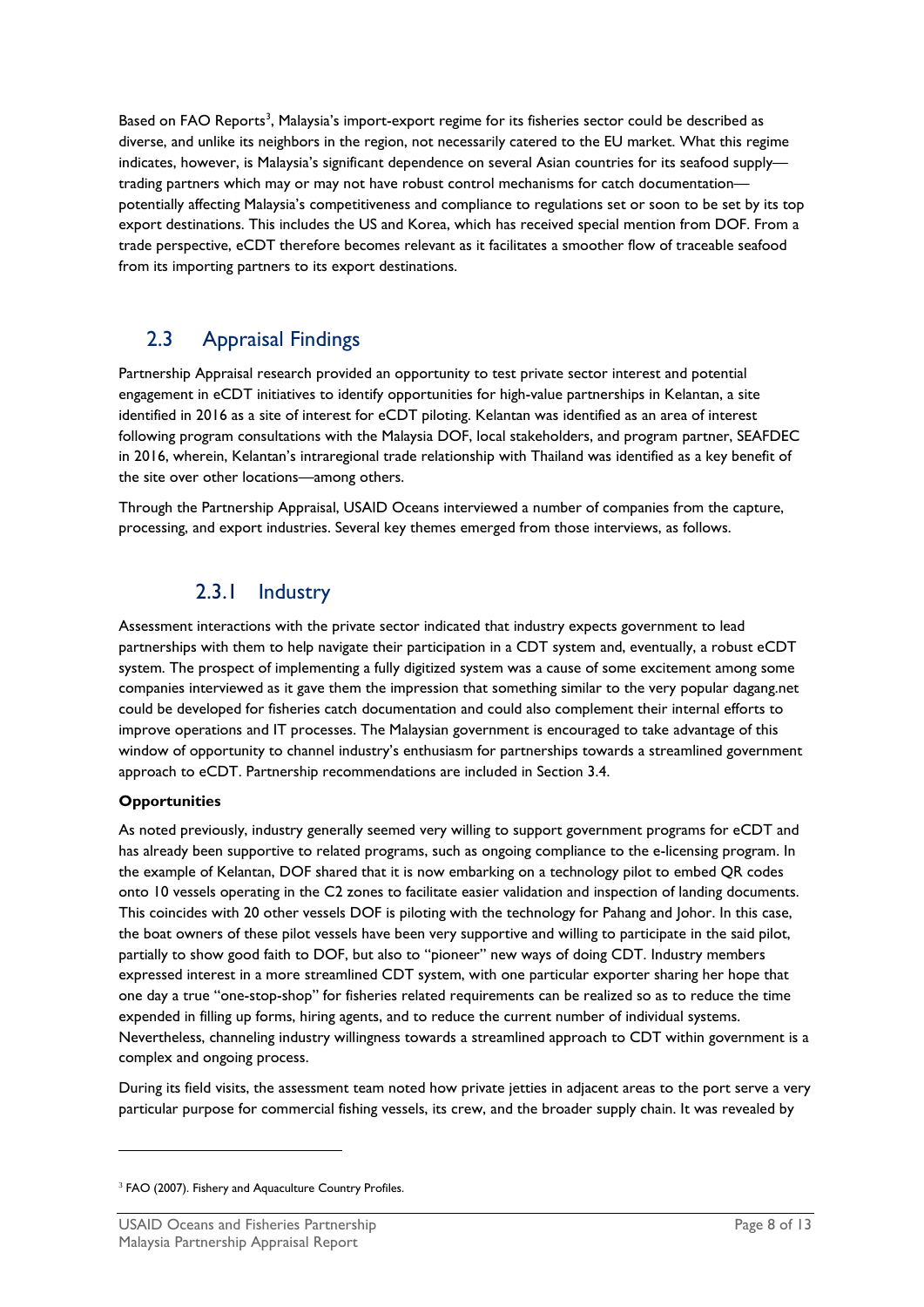DOF that over 222 registered private jetties operate across Malaysia under government oversight. These continue to grow as a result of the demand for serviced docking areas able to cater to vessels which have completed activities on government ports, and for vessels needing to conduct restocking, repairs, or provide resting facilities for its crew in anticipation of their next fishing expeditions. The latter is particularly important as these jetties serve as pseudo-halfway homes for foreign crew (e.g. usually of Vietnamese or Thai origins for Kelantan), overseeing their welfare while they are still employed as foreign crew under Malaysian vessels. At least for the jetty visited in Kelantan, which at the time was servicing close to 100 vessels, there were provisions for sleeping quarters. That said, and mindful therefore of their diverse role along the supply chain, jetties can conversely be positioned as hubs for capacitating and engaging vessels around eCDT, complementing government efforts. While such an arrangement should be explored further, the Kelantan site visit raised the possibility of having jetty owners and operators provide guidance and trainings on compliance to eCDT, hosting a "help desk" manned by a relevant government representative to address queries on eCDT and assist foreign workers, or for government to leverage these jetties as an opportunity to cluster specific vessels and address their needs and concerns around CDT and beyond.

USAID Oceans' team also noted the role of small-scale fisheries in the potential eCDT system and observed how they can be harnessed to support implementation. At least during the site visit to Kelantan, while there are established community-based fisheries organizations present supervised under the myKP program, it is very unclear as to how these connect to commercial operations so much more to export activities, if at all. The closest documentation government has on such activities may be found in the e-declarations that are voluntary supplied by small scale fishers to the Malaysian Fisheries Development Authorities (LKIM) if they wish to avail of cash incentives. But beyond this, it is not clear as to how supply flows out of this segment and intermingles with its commercial counterparts—a phenomenon that is not unusual to Southeast Asian capture fisheries. In terms of technologies, mobile phones are widely used, as well as CB radios to correspond between the community-based fisheries organizations and the local government. The strong organizational capacity of these groups, complemented by a solid experience of harnessing basic technologies, can be easily harnessed for capturing basic information around supply flows from the small scale/informal markets to the large-scale/formal markets relevant to CDT. Additionally, such information can be treated as input towards designing more comprehensive and inclusive fisheries management policies that can form part of an eCDT scheme.

#### **Challenges**

Many of the companies interviewed relayed that the concept of CDT is still largely "foreign" to them. The only exposure these companies have had with eCDT, according to them, has been largely limited to the elicense program under DOF; the upkeep of automatic identification systems (AIS) or VMS for commercial vessels; manual but very basic traceability efforts such as stock tracking as required by their buyers for the processing sector; and the completion of export and import permits through MAQIS-operated dagang.net. It is worth noting that companies interviewed consistently emphasized that eCDT, beyond those examples mentioned, has so far only been relevant to "big companies that export tuna to the EU"—which at least for Kelantan and the majority of other fish ports in Malaysia is not a major market. When asked whether or not they see value in digitizing their CDT to improve the way these companies transact with government, there was a sense of openness that was tempered with questions on cost implications and the availability of internet connectivity. Some companies responded to the same question by saying this is something they have "outsourced to third party agents already," highlight their perception that digitization will only have a limited impact on them.

Additionally, during an interview with a processing company in Kelantan who supplies fish (e.g. re-packed mackerel from India) to a chain of local hospitals, it noted that in the event of a possible food safety incident within its supply, their manual traceability efforts would likely not be able to trace the stock in question to facilitate a recall. While alarming, this is somewhat representative of the "minimum compliance" attitude that several companies interviewed exhibited, highlighting the need to demonstrate a clear business case and value add of eCDT for companies that goes beyond compliance to basic requirements.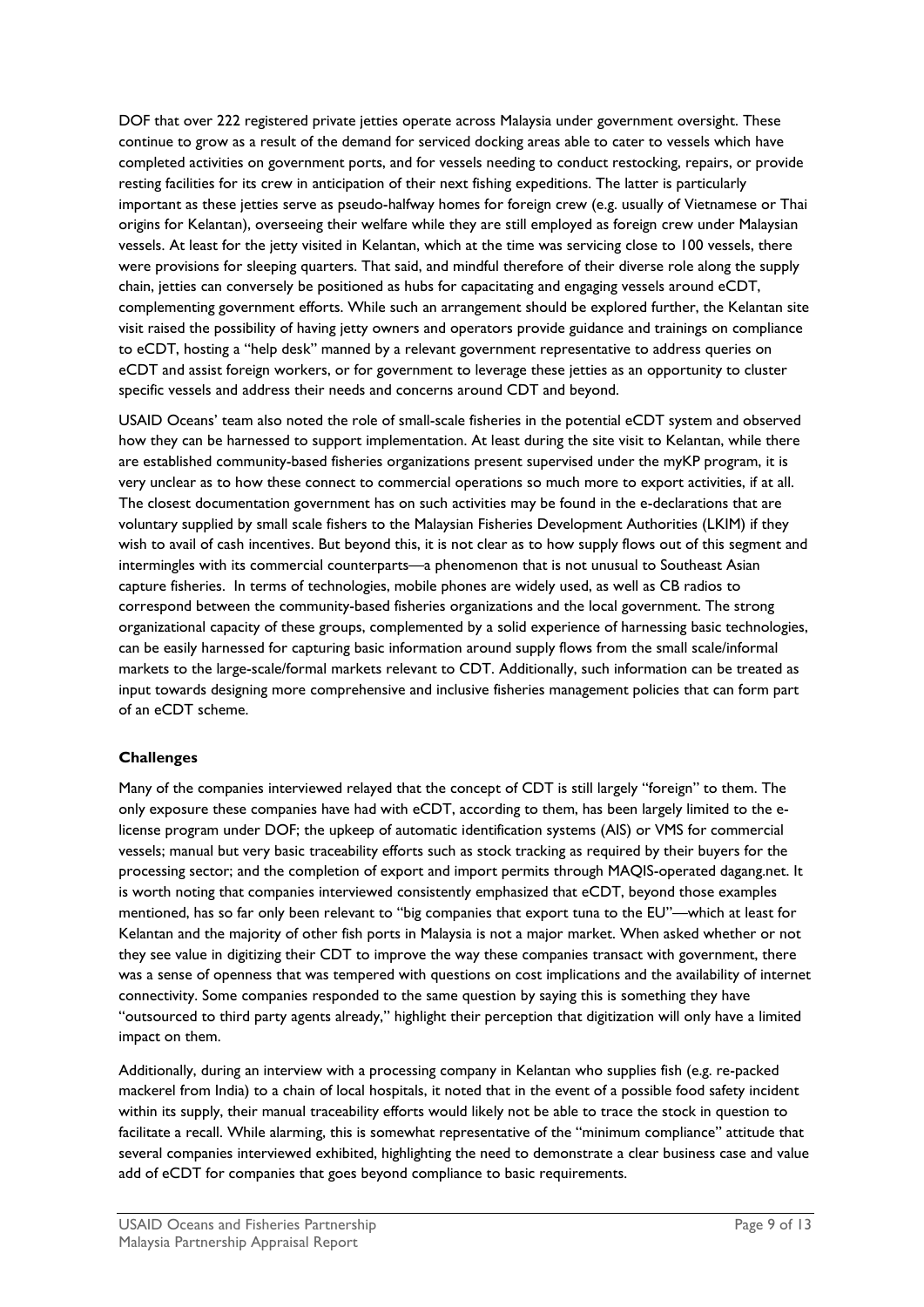*Several companies exhibited a "minimum compliance" attitude, highlighting the need to demonstrate the clear business case and added value of eCDT for companies, beyond just compliance for exporting markets.*

Over the course of the field visits, it was apparent that agencies like MAQIS and the Malaysian Fisheries Development Authorities (LKIM) provide exemplary guidance to companies on managing the requirements stipulated under the law and regulations on port entry and landings. This was validated through some conversations with the commercial fishing companies, processing companies and private jetty owners. However, when asked about the prospect of engaging said companies to implement eCDT with DOF, LKIM and MAQIS, the key infrastructure issue was raised: internet and mobile phone connectivity.

*Internet connectivity and/or mobile connectivity to connect with government applications were commonly cited as a problem, despite the fact that mobile signals were fairly good in the Kelantan port.* 

This may largely have to do with the question of who shoulders the cost of such connections, which DOF presumes should be covered by companies if eCDT system become a requirement. Additionally, as DOF had previously already commissioned an IT firm to develop an online Catch Certification Module for exporters to the EU, it was revealed by both DOF and the IT firm that the project has been shelved due to infrastructure issues such as poor internet connectivity along selected pilot ports as well as the lack of demand for such a service due to low export volumes to the EU.

Due to the seafood supply chain's numerous transactional requirements, many companies hire third party agents. In some cases, these agents have official accounts within the aforementioned technology platforms to transact on behalf of their client companies. This dependency on agents is particularly salient for processors with the intent of exporting, where in the agents complete requirements and manage the company's relationship with government on the company's behalf. This presents both a challenge and opportunity for government to work with both companies and third-party agents to develop a responsive eCDT system as a means to optimize the transaction process while meaningfully engaging and learning from industry towards improved compliance that provides value for businesses.

A recurring item of discussion during both visits to Kuala Lumpur and Kelantan was how Thailand significantly influences market decisions within Malaysia's seafood supply chain, likely due to ongoing trade relations, proximity, and access via land. It was shared to the assessment team by a number of operators and processors that almost all of its processed neritic tuna and mackerel are exported to Thailand. In Kelantan, there is a well-known Thai company that was mentioned as the exclusive buyer of a specific species of catch. During discussions with stakeholders in Kuala Lumpur, they shared that for a majority of ports in Malaysia, raw catch is immediately sold to Thai buyers with very minimal processing, if at all, in Malaysia due to prearranged transactions that would have Thailand serve as the processor and packager of the finished product. This is somewhat challenging for both government and industry who wish to capture more of this value before the supply is shipped out of Malaysia.

#### 2.3.2 Information and Communication Technology Providers

<span id="page-11-0"></span>USAID Oceans believes that by harnessing the electronic ASEAN Catch Documentation Scheme (eACDS), the Government of Malaysia will be able to jump start the country's eCDT efforts. The eACDS can serve as a "plug-and-play" system eCDT system which provides a learning tool or platform that can help capacitate government stakeholders on CDT as well as build a business case for both government and industry to consider around the role an eCDT system can play in facilitating more efficient transactions between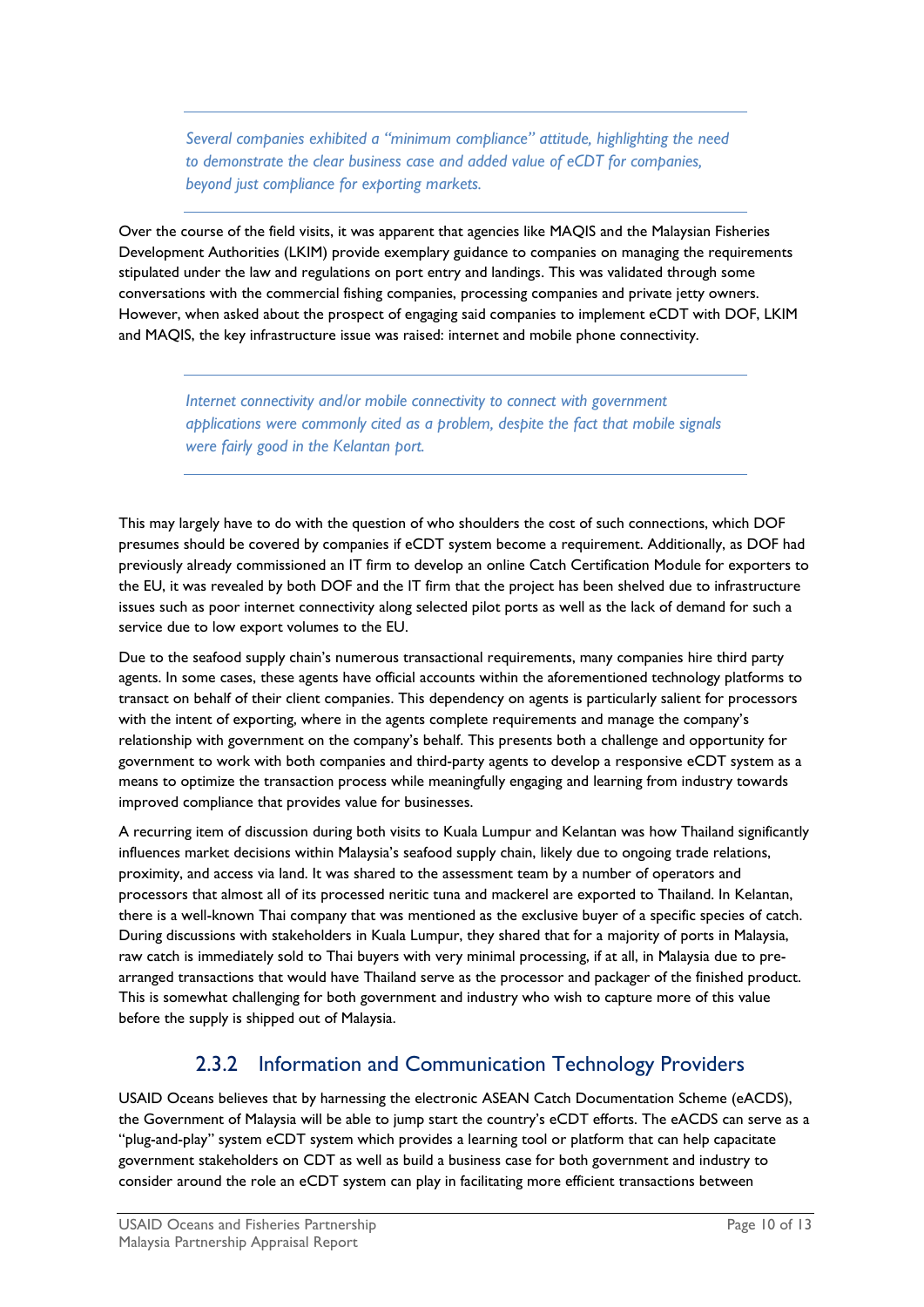government and industry and improving trade with the ASEAN more generally. Adopting the eACDS also presents a relatively low-cost investment on the part of Malaysia as the back-end and front-end support for the eACDS is already in place with a simultaneous live case study in Brunei to learn from. Having the eACDS as the baseline for Malaysia's eCDT system will facilitate seamlessly data exchange with other countries in ASEAN that are increasingly starting to request Catch Certificates for any fish imported from other ASEAN Member States. To maximize its value for Malaysia's journey towards an eCDT system, the eACDS can also be positioned as the initial platform that is piloted in a representative port, where in this case, the eACDS would be "de-risking" Malaysia's future investment into the sector by explicitly addressing the unknowns inherent to such an intervention, testing various approaches, and validating market interest within a live environment, all the while limiting government exposure to financial and political risk.

The DOF can take advantage of USAID Oceans' ongoing efforts by deploying technologies currently being supported by the program. USAID Oceans' on-going relationships with various technology providers can help to accelerate eCDT implementation in Malaysia. The list of USAID Oceans-supported Technology Solutions can be found online at www.seafdec-oceanspartnership.org/traceability-tools/.

#### 2.3.3 Labor and Welfare

<span id="page-12-0"></span>As previously mentioned, this assessment had limited exposure to labor and welfare issues except to observe that a majority of purse seine vessels employ Thai nationals, and trawlers Vietnamese nationals. During the visit to the private jetty, Thai workers could be seen doing recreational activities in the port area as they waited for their next departure. The owner of the jetty mentioned that Malaysian vessel owners have been generally good when it comes to complying with government rules on the hiring and treatment of foreign workers. He also shared that nearby shops within the port area allow foreign workers to purchase basic necessities, without necessarily violating the limitations of their work visas.

### <span id="page-12-1"></span>3. PARTNERSHIP RECOMMENDATIONS

This section presents possible pathways for consideration by the Government of Malaysia, as well as its partners, to "bridge the gap" in terms of establishing an eCDT system in the country

#### <span id="page-12-2"></span>3.1 Form partnerships to develop an eCDT system roadmap

USAID Oceans recommends an intra-government collaboration/partnership to develop an eCDT system study paper and "roadmap" for Malaysia, led by MOA-DOF, with the support of The Malaysian Administrative Modernization and Management Planning Unit (MAMPU), to establish clear technical and operational steps towards consolidating the various relevant electronic platforms and initiatives within government. It should also outline the requirements, ownership, and roles and responsibilities of government and industry associated with the system, as well as possible technology partnerships. In the immediate/near-term, to unlock resources and technical expertise of MAMPU, it is recommended that DOF kick-off a process within its IT Committee to submit a motion to the MOA for the DOF to develop a joint study paper with MAMPU to outline the proposed scope, functions, features, and architecture for the proposed eCDT system. Additional details on the recommended study paper, including a proposed outline can be found in the Malaysia CDT Gap Analysis report.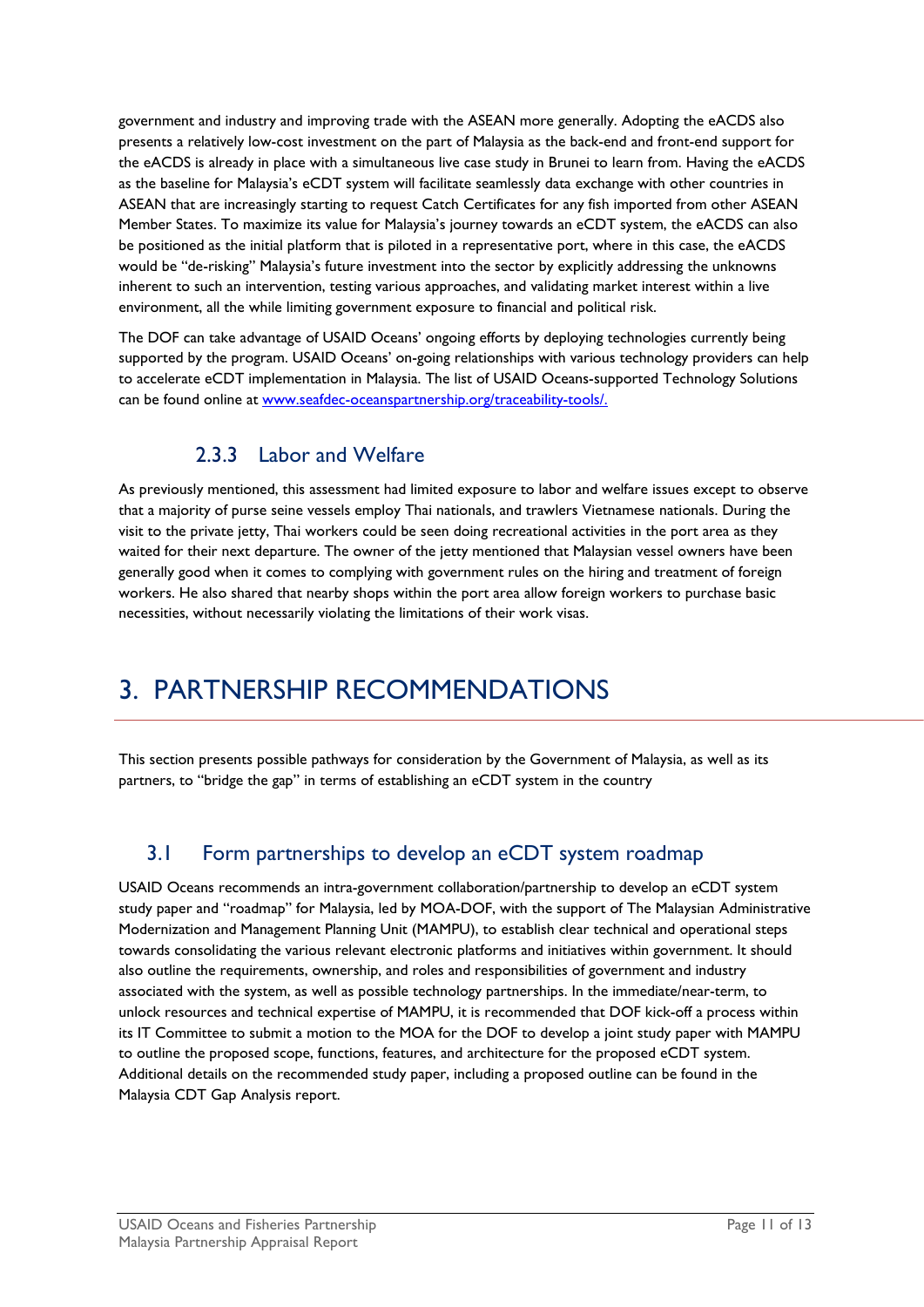#### <span id="page-13-0"></span>3.2 Develop public-private partnerships to pilot eACDS

While developing the study paper referenced in Section 2.4.1, both DOF and MAMPU can also consider scoping and formalizing public-private partnerships (PPPs) with potential technology partners who may be willing to provide resources in-kind that align with the government's objectives. Such resources could include, for example, the provision of free or lower cost bandwidth for small-scale fisherfolk wishing to use eCDT system, incentive schemes for airtime/SMS credit for pilot participants, or the government entering into an arrangement with telecommunication firms to support data exchange and transfer under eCDT, particularly for last-mile or remote areas.

To ensure industry uptake of the eACDS pilot, USAID Oceans recommends setting up a PPP between DOF or LKIM and industry players such as large commercial operators with vertically integrated or non-vertically integrated operations. This PPP could establish a safe test environment for government and industry to trial different eCDT approaches, with industry providing regular input and offering their fleets and supply chains as case-studies. Private jetties can also be considered as potential partners. USAID Oceans can help provide advice and broker this PPP by presenting use-cases, live demonstrations among other learning sites, pathways for implementation, visibility on possible technology providers and solutions, policy innovations and ultimately lessons learned and best practices.

### <span id="page-13-1"></span>3.3 Develop partnership platform to support eCDT and fisheries management

In the medium term, as Malaysia strives to make its seafood supply chain 100% traceable through an eCDT system, the massive amounts of data and information collected under this initiative should be harnessed towards improving fisheries management, including for instance ramping up efforts to introduce tailored policies at a Fisheries Management Area (FMA) level. Such an ambitious program would certainly represent market leadership on the part of Malaysia and could easily be packaged to the country's advantage as such trailblazing is sorely needed within the ASEAN seafood sector and is in high demand within the global investment spaces. Similar to the US, a "trusted trader program" could be set up under regulation that incentivizes industry to participate in eCDT system (beyond just mere compliance), where upon demonstration by an operator of a good record of compliance, government can streamline or "fast-track" transactions for such operators or provide other value-added services (such as eligibility to global market linkage programs). Such a program could be designed and communicated as a direct invitation for industry to partner with government on eCDT.